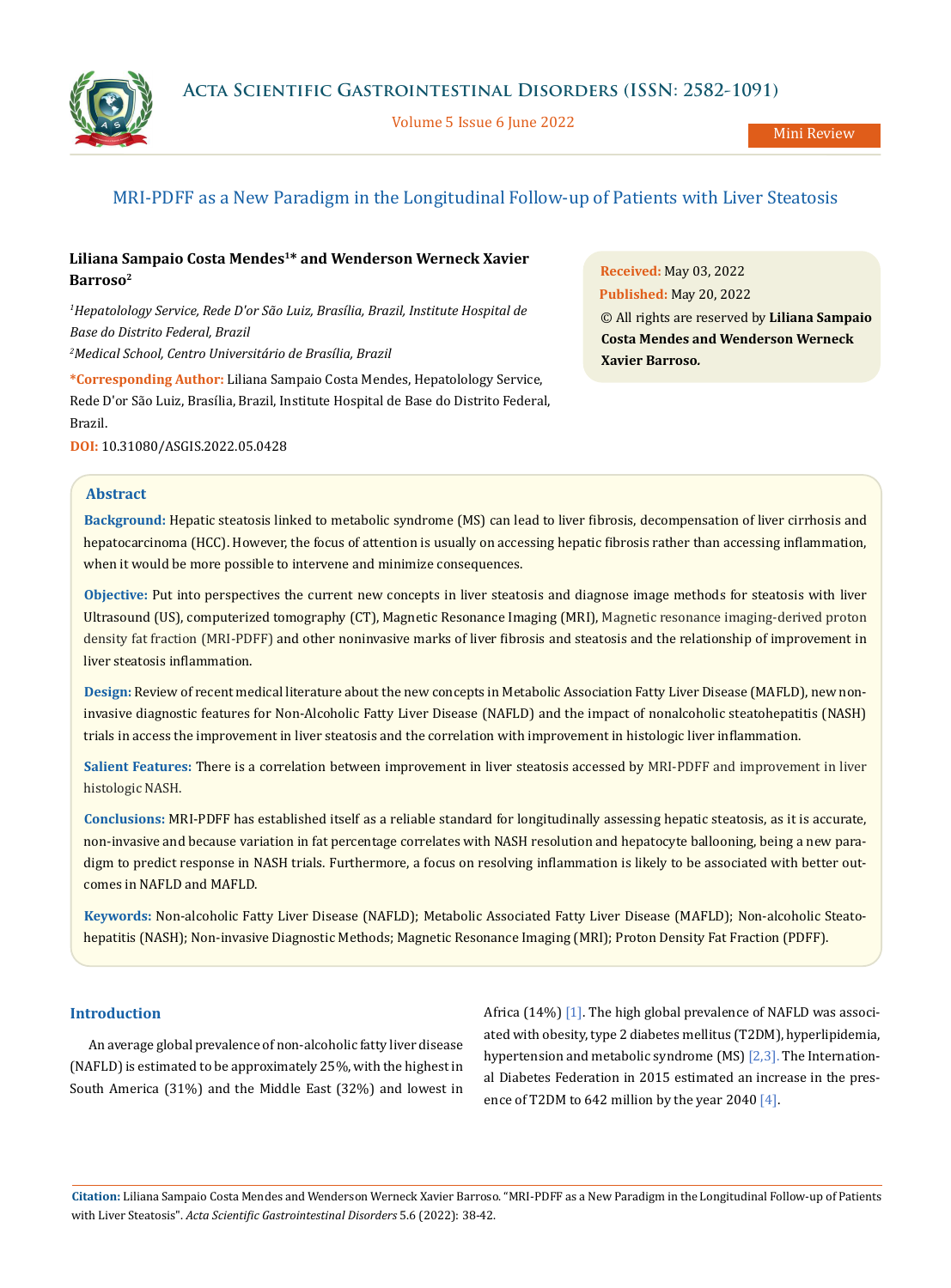Hepatic steatosis is characterized by excessive accumulation of hepatic fat, defined by the presence of steatosis in >5% of hepatocytes, or by magnetic resonance spectroscopy (MRI-PDFF), demonstrated with volume fraction of fatty material in the liver (proton density fat fraction — PDFF) >5.6%, or by the presence of steatosis in other imaging tests such as ultrasound (US), computed tomography (CT) or magnetic resonance imaging (MRI) [3].

NAFLD includes distinct pathological conditions: non-alcoholic hepatic steatosis that corresponds to the majority of cases, with low risk of progression to advanced fibrosis and in the other spectrum, non-alcoholic steatohepatitis (NASH). NASH has a 40% risk of progression to advanced liver fibrosis, which can progress to hepatocarcinoma (HCC). NASH can progress to HCC without the need for cirrhosis, with a risk of progression in 7% of NASH cases within 6.5 years  $[5,6]$ .

Due to the high liver fibrosis risk of NASH progression, the high cardiovascular mortality of NAFLD patients [1] and the high global prevalence, a new definition has emerged to stratify better patients with fatty liver disease. In this context, the term Metabolic Associated Fatty Liver Disease (MAFLD) was presented, increasing the chance of aggregating patients for follow-up and for the search for interventions that can minimize damages. Despite being a hepatic manifestation of a multisystem disorder with complex pathophysiology, there was a need to exclude other chronic liver diseases to obtain a diagnosis of fatty liver disease associated with metabolic dysfunction in the concept of NAFLD, including excessive alcohol intake and it limits the strategies in those patients who have exclusion criteria because of other associated liver disease [7].

In 2020, new clinical criteria were presented to diagnose hepatic steatosis linked to MS, and it is no longer necessary to exclude concomitant factors other than MS in patients with hepatic steatosis. To conceptualize MAFLD, the presence of hepatic steatosis in a context of T2DM or overweight/obesity is sufficient for the diagnosis. For Caucasians with a body mass index (BMI)  $<$  25 kg/m<sup>2</sup> or Asians with a BMI  $< 23 \text{ kg/m}^2$ , at least two components of MS are required to define MAFLD in patients with liver steatosis [7].

Some associated clinical conditions increase the risk of progression from NAFLD to advanced liver fibrosis, with progression being at least 2 times greater among individuals with sarcopenia and NAFLD, independent of obesity and insulin resistance  $[8]$ . The rate of progression of liver fibrosis in patients with NAFLD is also accelerated in the presence of hypertension. Age over 50 years, presence of DM and MS are other factors that stimulate the risk of progression of liver fibrosis in NAFLD. Those with high BMI and mutations linked to PNPLA3 are also capable of faster progression to liver fibrosis [4].

Therefore, this article shows that intervening as early as possible in patients with NAFLD or MAFLD will be advantageous if we know some nuances about the follow-up of these patients.

## **How are we following the estimate of fibrosis in NAFLD patients?**

In the outpatient follow-up of NAFLD or MAFLD, we are not focusing on the intermediate phase (inflammation) but on the final phase, the fibrosis sequelae that occurred as a result of the inflammation caused by NASH. This reasoning of intervening earlier would bring the possibility of minimizing the damage of hepatocarcinoma and decompensation of cirrhosis.

The non-invasive biomarkers of liver fibrosis are NAFLD fibrosis score, FIB-4 index, enhanced liver fibrosis test, fibrotest. The hepatic elastography can be done by different methods: transient elastography (TE), point-shear wave elastography (p-SWE), 2Dshear wave elastography (2D-SWE) and magnetic resonance elastography-MRE [4-6].

The current process is aimed at knowing three spectra of patients with NAFLD: those with significant liver fibrosis, those with mild liver fibrosis, and those without liver fibrosis. The cutoff points for stratifying liver fibrosis discriminate between those with advanced fibrosis and mild fibrosis, and it is not possible to stratify those who are in the intermediate zone of hepatic fibrosis  $[4,6]$ .

Serum biomarkers are preferred for evaluation of liver fibrosis on a larger scale, as the availability and cost of imaging limit their use [4]. In patients with biopsy proven NAFLD, MRE demonstrated higher diagnostic accuracy than TE for detecting individual stages of liver fibrosis [9].

Liver biopsy is the gold standard for documenting liver fibrosis, but it is invasive. The combination of non-invasive biomarkers with elastography performs better than each alone when the biopsy is not performed to assess liver fibrosis [4,10].

## **NAFLD stratification focusing on the search for hepatic steatosis and its variation**

The investigation of liver steatosis by US, MRI or CT is qualitative in terms of the assessment of steatosis, and it is not possible to estimate NASH. On the other hand, biochemically we were able

39

**Citation:** Liliana Sampaio Costa Mendes and Wenderson Werneck Xavier Barroso. "MRI-PDFF as a New Paradigm in the Longitudinal Follow-up of Patients with Liver Steatosis". *Acta Scientific Gastrointestinal Disorders* 5.6 (2022): 38-42.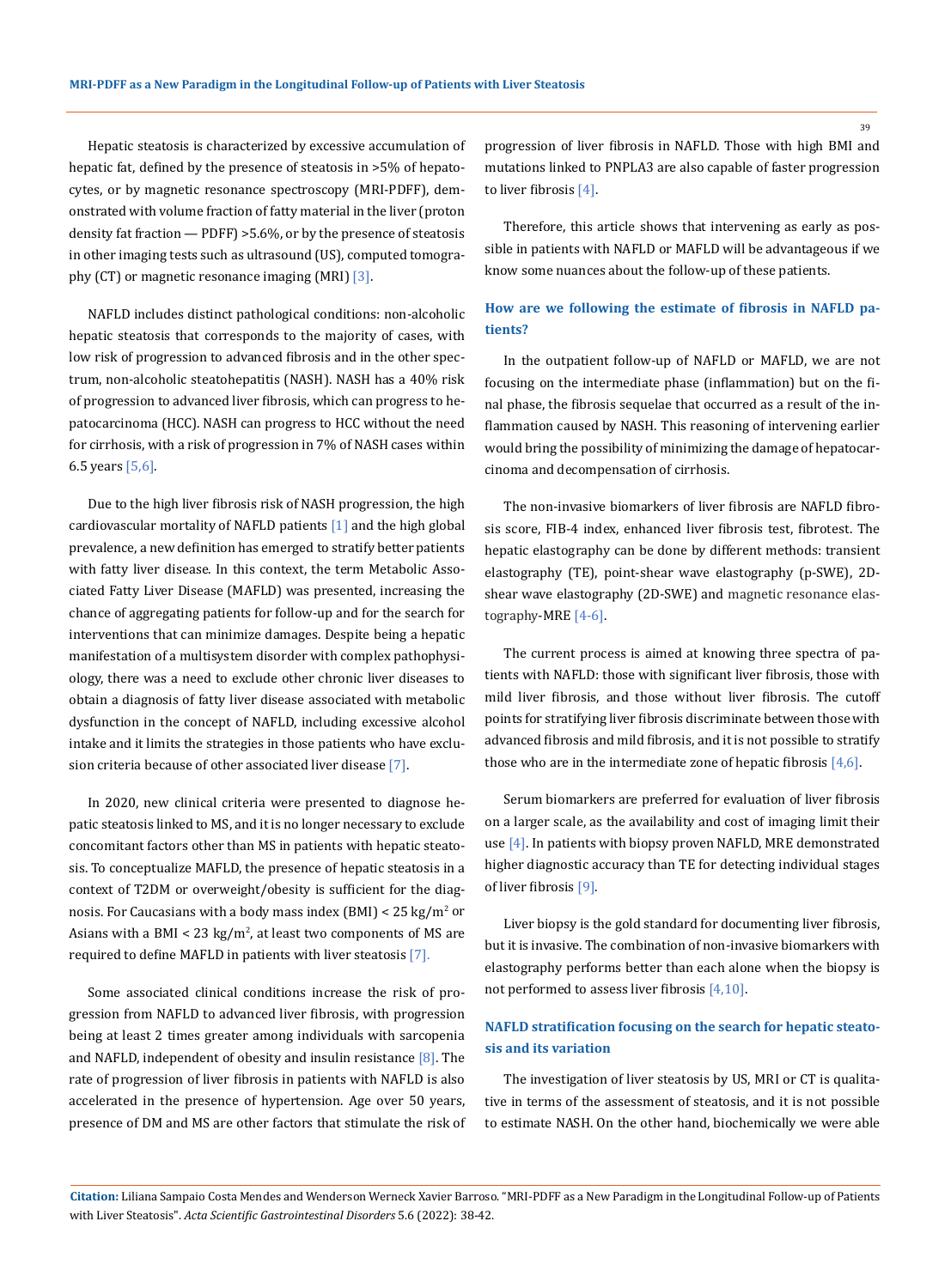to use variables to predict the presence of steatosis, but not the severity of steatosis [4,7], like Fatty Liver Index (FLI), NAFLD liver fat score and Steato Test  $[4]$  also do not allow the quantification of hepatic steatosis [7].

The findings suggest that noninvasive monitoring of serum metabolites of hepatocyte apoptosis from NAFLD patients may be reliable to detect NASH in NAFLD patients. Levels of cytokeratin 18 (CK-18) fragments in plasma are able to detect the disease with a specificity greater than 90% or exclude it with a sensitivity close to 80% [11].

The diagnosis of NASH is histopathological and therefore requires a liver biopsy, which is invasive  $[4]$ . For diagnosis of NAFLD, the presence of steatosis with lobular or portal inflammation or the presence of ballooning is necessary in the liver histopathology. To diagnose NASH are necessary:steatosis and lobular or portal in flammation and ballooning of hepatocytes [12-14].

The estimate of histopathological activity proposed by Kleiner et al in 2005 is the NAFLD activity score (NAS). In this score, points from 0 to 8 are established in different parameters: the degree of steatosis (0 - 3), lobular inflammation (0 - 3) and ballooning (0 - 2). While patients with NAS between 0 and 2 points were not considered as NASH, scores > 5 were diagnosed as NASH in the initial proposal. The score also stratified fibrosis into degrees  $[4,15]$ .

In a validation study of the NAS score, it was observed that among 976 adults, there were markers of liver inflammation in patients with a NAS score < 4, directing that patient with  $NAS \leq 4$ do not always have benign liver histology aspects, since 29% had NASH and 42% didn't have NASH and the others were in borderline spectrums [13].

Due to its sampling variability and relatively broad classification categories, biopsy is insensitive to small but real changes in liver fat content. A major problem with using liver tissue as a parameter in clinical trials is that true reductions (or progressions) in steatosis can be missed [16].

There is a strong association between histopathological improvement in NASH parameters and percentual fat loss in serial assessments with the MRI-PDFF measurement identified in phase II studies for NASH treatment [17, 18].

MRI-PDFF use has been advancing in clinical practice. MRI-PDFF allows accurate and reproducible quantitative assessment of liver fat throughout the liver. Thus, MRI-PDFF is emerging as one

of the main non-invasive quantitative biomarkers suitable as liver biopsy surrogates [7,17,18].

A study comparing obeticholic acid with placebo in NAFLD demonstrated the association between more than 30% reduction in hepatic steatosis on serial MRI-PDFF and liver histological response in NASH parameters. It was then suggested that a relative reduction of MRI-PDFF of at least 30% is a useful clinical biomarker to measure the improvement of inflammation in NASH [17, 18]. MRI-PDFF is a non-invasive, quantitative and accurate methodology to assess treatment response in NASH trials [16-18].

In 2020, the International Liver Congress of European Association for the Study of the Liver impacted a paradigm shift in the follow-up of NASH patients with the presentation of results from 30 trials that used MRI-PDFF to estimate the histopathological response to treatment.

US-based markers (dispersion slope, attenuation coefficient, and shear-wave speed) can predict noninvasively lobular inflammation grade. In NAFLD the combination of these US-based markers have good diagnostic discrimination of NASH [19].

MRI-PDFF is not affected by scanner field, age, sex, BMI, concomitant diseases with necroinflammation and iron overload [16]. The US has limited sensitivity and does not reliably detect steatosis when <20% or in individuals with a high body mass index (BMI) (> 40 kg/m2) [4].

TE has the ability to measure fat through the CAP (Controlled Attenuation Parameter), and this correlates with the presence of steatosis in liver histopathology [20]. Nonetheless the parameters that define a correlation with histopathological liver findings and CAP variations between different tests performed on the same patient over time are not clear in the literature. CAP changes with iron and copper deposits, amyloidosis and has cutt off variability to define mild, moderate and severe steatosis in NAFLD [4].

In a phase III study with Resmetiron, there was a liver biopsy and MRI-PDFF at baseline and at the end of the study and an MRI-PDFF without liver biopsy at week 12. Changes in percentage of fat between baseline MRI-PDFF and MRI-PDFF in week 12 were evaluated and were correlated with the end liver biopsy. The drop in fat percentage MRI-PDFF in week 12, was able to predict NASH resolution in the end biopsy. NASH resolution occurred in 40% of those with ≥30% reductions between baseline MRI-PDFF and week 12 MRI-PDFF. The observation of 50% NASH resolutions occurred for

**Citation:** Liliana Sampaio Costa Mendes and Wenderson Werneck Xavier Barroso. "MRI-PDFF as a New Paradigm in the Longitudinal Follow-up of Patients with Liver Steatosis". *Acta Scientific Gastrointestinal Disorders* 5.6 (2022): 38-42.

40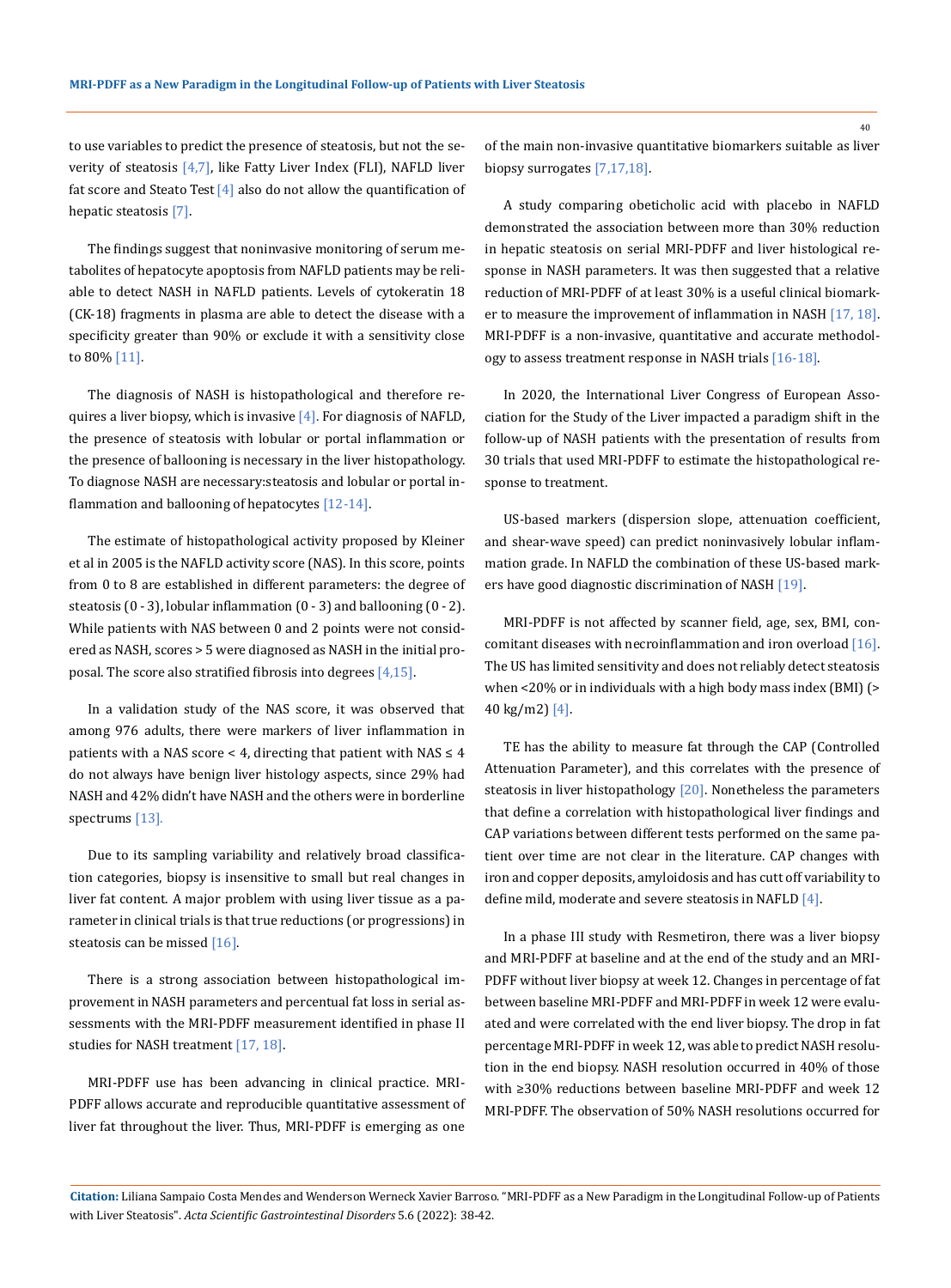> 40% steatosis reductions and 65% NASH resolution with ≥ 50% fat reduction on MRI-PDFF [18].

In the longitudinal follow-up of NAFLD, the MRI-PDFF response defined by a greater than 30% reduction in basal steatosis is associated with: 2point improvement in NAS Score, NASH resolution, and improvement in ballooning [16-18].

### **Conclusion**

MRI-PDFF has been established as a reliable standard to assess hepatic steatosis longitudinally, as it is accurate, non-invasive and because variation in fat percentage correlates with NASH resolution and hepatocyte ballooning, being a new paradigm to predict response in NASH trials. Focusing on resolution of inflammation is likely to be associated with better outcomes in NAFLD and MAFLD.

#### **Bibliography**

- 1. Younossi Zobair M., *et al*[. "Global Epidemiology of Nonalco](https://pubmed.ncbi.nlm.nih.gov/26707365/)[holic Fatty Liver Disease-Meta-Analytic Assessment of Preva](https://pubmed.ncbi.nlm.nih.gov/26707365/)[lence, Incidence, and Outcomes".](https://pubmed.ncbi.nlm.nih.gov/26707365/) *Hepatology* 64.1 (2016): 73- [84.](https://pubmed.ncbi.nlm.nih.gov/26707365/)
- 2. Younossi Zobair M., *et al*[. "The Global Epidemiology of NAFLD](https://pubmed.ncbi.nlm.nih.gov/31279902/) [and NASH in Patients with Type 2 Diabetes: A Systematic Re](https://pubmed.ncbi.nlm.nih.gov/31279902/)[view and Meta-Analysis".](https://pubmed.ncbi.nlm.nih.gov/31279902/) *Journal of Hepatology* 71.4 (2019): [793-801.](https://pubmed.ncbi.nlm.nih.gov/31279902/)
- 3. [International Diabetes Federation. IDF DIABETES ATLAS Sev](https://www.diabetesatlas.org/upload/resources/previous/files/7/IDF%20Diabetes%20Atlas%207th.pdf)[enth Edition \(2015\).](https://www.diabetesatlas.org/upload/resources/previous/files/7/IDF%20Diabetes%20Atlas%207th.pdf)
- 4. ["EASL-EASD-EASO Clinical Practice Guidelines for the Man](https://pubmed.ncbi.nlm.nih.gov/27062661/)agement of Non-Alcoholic Fatty Liver Disease". *Journal of Hepatology* [64.6 \(2016\): 1388-402.](https://pubmed.ncbi.nlm.nih.gov/27062661/)
- 5. Singh, Siddharth., *et al*[. "Fibrosis Progression in Nonalcoholic](https://pubmed.ncbi.nlm.nih.gov/24768810/) [Fatty Liver vs Nonalcoholic Steatohepatitis: A Systematic Re](https://pubmed.ncbi.nlm.nih.gov/24768810/)[view and Meta-Analysis of Paired-Biopsy Studies".](https://pubmed.ncbi.nlm.nih.gov/24768810/) *Clinical [Gastroenterology and Hepatology](https://pubmed.ncbi.nlm.nih.gov/24768810/)* 13.4 (2015): 643.e1-654.e9.
- 6. Torres Dawn M., *et al*[. "Features, Diagnosis, and Treatment of](https://pubmed.ncbi.nlm.nih.gov/22446927/) [Nonalcoholic Fatty Liver Disease".](https://pubmed.ncbi.nlm.nih.gov/22446927/) *Clinical Gastroenterology and Hepatology* [10.8 \(2012\): 837-858.](https://pubmed.ncbi.nlm.nih.gov/22446927/)
- 7. Eslam Mohammed., *et al*[. "A New Definition for Metabolic Dys](https://pubmed.ncbi.nlm.nih.gov/32278004/)[function-Associated Fatty Liver Disease: An International Ex](https://pubmed.ncbi.nlm.nih.gov/32278004/)[pert Consensus Statement".](https://pubmed.ncbi.nlm.nih.gov/32278004/) *Journal of Hepatology* 73.1 (2020): [202-209.](https://pubmed.ncbi.nlm.nih.gov/32278004/)
- 8. Lee Yong., *et al*[. "Sarcopenia Is Associated with Significant](https://pubmed.ncbi.nlm.nih.gov/26638128/)  [Liver Fibrosis Independently of Obesity and Insulin Resis](https://pubmed.ncbi.nlm.nih.gov/26638128/)[tance in Nonalcoholic Fatty Liver Disease: Nationwide Surveys](https://pubmed.ncbi.nlm.nih.gov/26638128/)  [\(KNHANES 2008-2011\)".](https://pubmed.ncbi.nlm.nih.gov/26638128/) *Hepatology* 63.3 (2016): 776-786.
- 9. Hsu Cynthia., *et al*[. "Magnetic Resonance vs Transient Elastog](https://pubmed.ncbi.nlm.nih.gov/29908362/)[raphy Analysis of Patients with Nonalcoholic Fatty Liver Dis](https://pubmed.ncbi.nlm.nih.gov/29908362/)[ease: A Systematic Review and Pooled Analysis of Individual](https://pubmed.ncbi.nlm.nih.gov/29908362/)  Participants". *[Clinical Gastroenterology and Hepatology](https://pubmed.ncbi.nlm.nih.gov/29908362/)* 17.4 [\(2019\): 630.e1-637.e8.](https://pubmed.ncbi.nlm.nih.gov/29908362/)
- 10. [Tsai Eugenia and Tai-Ping Lee. "Diagnosis and Evaluation of](https://pubmed.ncbi.nlm.nih.gov/29128062/)  [Nonalcoholic Fatty Liver Disease/Nonalcoholic Steatohepati](https://pubmed.ncbi.nlm.nih.gov/29128062/)[tis, Including Noninvasive Biomarkers and Transient Elastog](https://pubmed.ncbi.nlm.nih.gov/29128062/)raphy". *[Clinics in Liver Disease](https://pubmed.ncbi.nlm.nih.gov/29128062/)* 22.1 (2018): 73-92.
- 11. Feldstein Ariel E., *et al*[. "Cytokeratin-18 Fragment Levels as](https://pubmed.ncbi.nlm.nih.gov/19585618/)  [Noninvasive Biomarkers for Nonalcoholic Steatohepatitis: A](https://pubmed.ncbi.nlm.nih.gov/19585618/)  [Multicenter Validation Study".](https://pubmed.ncbi.nlm.nih.gov/19585618/) *Hepatology* 50.4 (2009): 1072- [1078.](https://pubmed.ncbi.nlm.nih.gov/19585618/)
- 12. [Bedossa Pierre. "Utility and Appropriateness of the Fatty Liver](https://pubmed.ncbi.nlm.nih.gov/24753132/)  [Inhibition of Progression \(FLIP\) Algorithm and Steatosis, Ac](https://pubmed.ncbi.nlm.nih.gov/24753132/)[tivity, and Fibrosis \(SAF\) Score in the Evaluation of Biopsies](https://pubmed.ncbi.nlm.nih.gov/24753132/)  [of Nonalcoholic Fatty Liver Disease".](https://pubmed.ncbi.nlm.nih.gov/24753132/) *Hepatology* 60.2 (2014): [565-575.](https://pubmed.ncbi.nlm.nih.gov/24753132/)
- 13. Brunt Elizabeth M., *et al*[. "Nonalcoholic Fatty Liver Disease](https://pubmed.ncbi.nlm.nih.gov/21319198/)  [\(NAFLD\) Activity Score and the Histopathologic Diagnosis in](https://pubmed.ncbi.nlm.nih.gov/21319198/)  [NAFLD: Distinct Clinicopathologic Meanings".](https://pubmed.ncbi.nlm.nih.gov/21319198/) *Hepatology* 53.3 [\(2011\): 810-820.](https://pubmed.ncbi.nlm.nih.gov/21319198/)
- 14. Ekstedt Mattias., *et al*[. "Fibrosis Stage Is the Strongest Pre](https://pubmed.ncbi.nlm.nih.gov/25125077/)[dictor for Disease-Specific Mortality in NAFLD after up to 33](https://pubmed.ncbi.nlm.nih.gov/25125077/)  Years of Follow-Up". *Hepatology* [61.5 \(2015\): 1547-1554.](https://pubmed.ncbi.nlm.nih.gov/25125077/)
- 15. Kleiner David E., *et al*[. "Design and Validation of a Histological](https://pubmed.ncbi.nlm.nih.gov/15915461/)  [Scoring System for Nonalcoholic Fatty Liver Disease".](https://pubmed.ncbi.nlm.nih.gov/15915461/) *Hepatology* [41.6 \(2005\): 1313-1321.](https://pubmed.ncbi.nlm.nih.gov/15915461/)
- 16. Caussy Cyrielle, *et al*[. "Noninvasive, Quantitative Assessment](https://pubmed.ncbi.nlm.nih.gov/29356032/)  [of Liver Fat by MRI-PDFF as an Endpoint in NASH Trials".](https://pubmed.ncbi.nlm.nih.gov/29356032/) *Hepatology* [68.2 \(2018\): 763-772.](https://pubmed.ncbi.nlm.nih.gov/29356032/)
- 17. Loomba Rohit., *et al*[. "Multicenter Validation of Association be](https://pubmed.ncbi.nlm.nih.gov/31965579/)[tween Decline in MRI-PDFF and Histologic Response in NASH".](https://pubmed.ncbi.nlm.nih.gov/31965579/)  *Hepatology* [72.4 \(2020\): 1219-1229.](https://pubmed.ncbi.nlm.nih.gov/31965579/)

**Citation:** Liliana Sampaio Costa Mendes and Wenderson Werneck Xavier Barroso. "MRI-PDFF as a New Paradigm in the Longitudinal Follow-up of Patients with Liver Steatosis". *Acta Scientific Gastrointestinal Disorders* 5.6 (2022): 38-42.

41